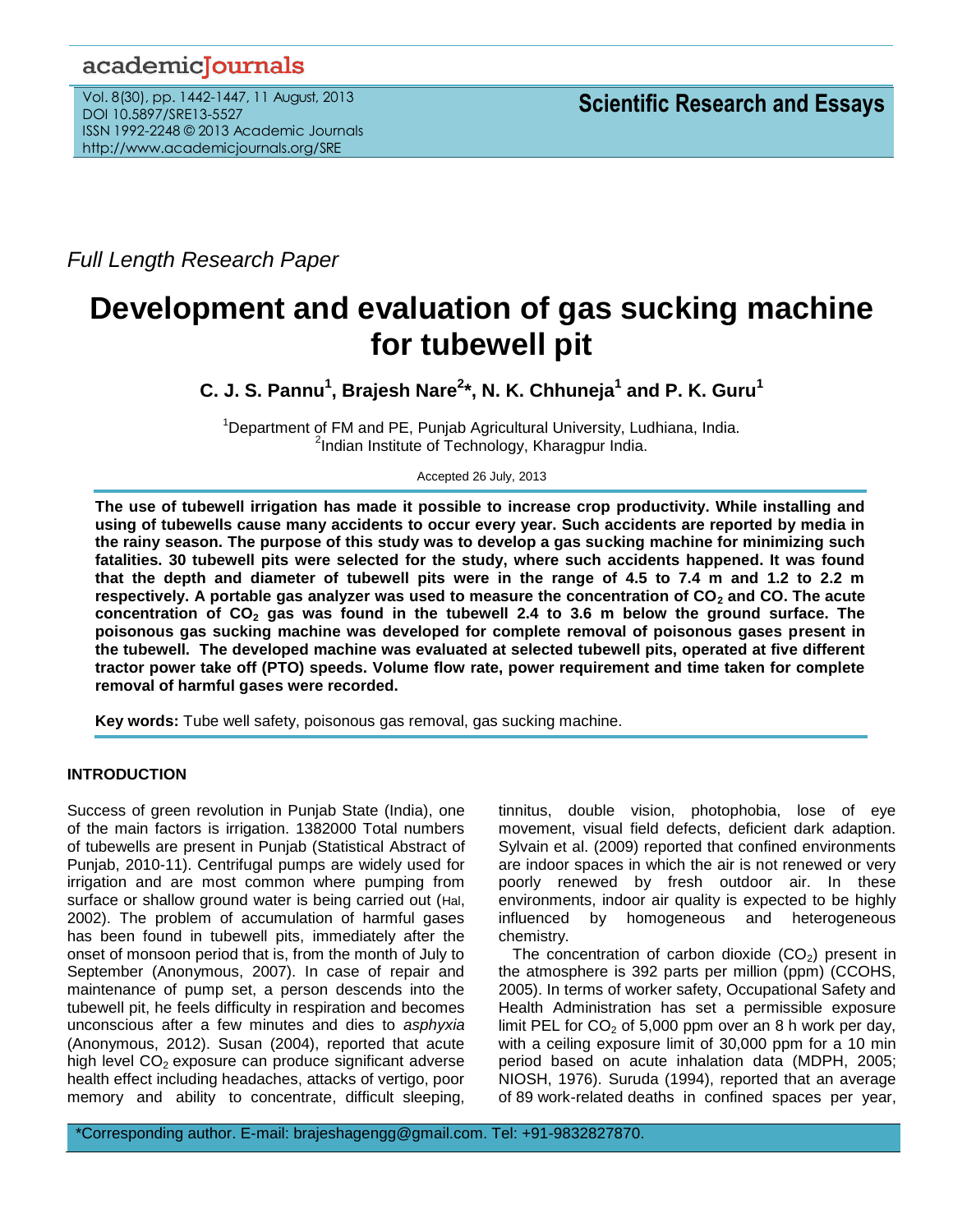**Table 1.** Specifications of blower for the removal of poisonous gas from tube well.

| S/N | <b>Description of parts</b>                               | Size (mm)                   |  |
|-----|-----------------------------------------------------------|-----------------------------|--|
| 1   | Diameter of impeller                                      | 500                         |  |
| 2   | Diameter of Blower                                        | 600                         |  |
| 3   | Breadth of Blower's body                                  | 80                          |  |
| 4   | Diameter of gas inlet                                     | 55                          |  |
| 5   | Diameter of gas outlet                                    | 55                          |  |
| 6   | Overall dimension of machine<br>Length x Breadth x Height | $775 \times 620 \times 935$ |  |
| 7   | Diameter of pulley on P.T.O shaft                         | 400                         |  |
| 8   | Size of Pulley on Blower shaft                            | 35                          |  |
| 9   | Power Source                                              | <b>Tractor PTO</b>          |  |
| 10  | Approximate price, Rs.                                    | 40,000                      |  |

and approximately 26.5% of those who died were persons attempting rescue. Asphyxiation by atmospheric hazards was the primary cause of death of those persons attempting rescue. Due to the poisonous gases and lack of oxygen gas present in the wells, accidents happen resulting in fatalities every year. 16% accidents of the total agricultural accidents were found related to tubewells (Chhuneja and Singh, 2004). To minimize such accidents, a study was planned to develop a gas sucking machine for removal of accumulated gases present in tubewell pits and to provide safe and comfortable working environment for worker.

#### **MATERIALS AND METHODS**

Tubewell pit is considered as a confined space open from the top (Pettit and Linn, 1987). A hazardous atmosphere expose workers to the risk of death, incapacitation, impairment of ability to self-rescue (escape unaided from a permit space), injury, or acute illness from an insufficient amount of oxygen for the worker to breathe that is, oxygen concentration below 19.5% (Anonymous 2002; Pettit and Linn, 1987). Tubewells pits were surveyed; concentration of carbon dioxide and carbon monoxide (CO) were recorded at different depth of tubewell pit by portable gas analyzer.  $CO<sub>2</sub>$  is a colourless, odorless, non-flammable gas that is a product of cellular respiration and burning of fossil fuels. It has a molecular weight of 44.01 g/mol (NIOSH, 1976).  $CO<sub>2</sub>$  is heavier than the air by weight and deposited at the bottom of a pit. Blowers and fans provide mechanical dilution ventilation (Anonymous, 2002). Therefore, a tractor operated gas sucking machine was developed and its performance was evaluated for complete removal of  $CO<sub>2</sub>$  from tubewell pit.

#### **Development of gas sucking machine**

A tractor power take off (PTO) operated vacuum generator is developed to suck out poisonous gas from the bottom of the tubewell pits and replace it with fresh air. Specifications of the machine are given in Table 1. Machine is operated by tractor PTO, suction pressure is generated by rotation of an impeller is fitted inside the machine. The power is transmitted to the impeller shaft by mean of a belt pulley mechanism which also increases the rotation per minute (RPM) of impeller. The speed ratio of PTO shaft to the impeller shaft is 1:11.5. A commercially available 10 m long poly vinyl chloride (PVC) pipe of 60 mm diameter is used as inlet/suction pipe of the poisonous gas sucking machine. The flexible PVC pipe attached with inlet of the sucking machine to suck out the poisonous gases from the tube well pit. The end of the inlet pipe is perforated but closed at the lower end to avoid sucking of water, mud and other foreign materials. The whole assembly of impeller is mounted on a frame made up of metal sheet 'L' angle and hollow square bar of 50  $\times$  50  $\times$  5 mm. The machine is able to mount on tractor by three point linkages (Figures 1 and 2).

# **RESULTS AND DISCUSSION**

This machine was evaluated at the farmer's field located near Village Hambra, Dist. Ludhiana, Punjab (India). The machine was connected with PTO shaft of 35 hp tractor. Whole setup of machine was kept little bit away from the tubewell pit and the outlet of gases was kept in the direction of air flowing, so that the gases cannot be recirculated in the well.

The depth and diameter of surveyed tubewell pits were found in the range of 4.5 to 7.3 m and 1.2 to 2.1 m respectively (Table 2). The acute concentration of carbon dioxide was found in tubewell pit 2.4 to 3.6 m below the ground surface. The concentration of  $CO<sub>2</sub>$  and CO was measured by an infra red based portable gas analyzer. It was found that in the 50% of tubewell pits the concentration of  $CO<sub>2</sub>$  was below the permissible exposure limit that is, below 5,000 parts per million (ppm) and in 8 tubewell pits the concentration was above 50,000 ppm. The concentrations of carbon mono oxide in all the tube well pits are under permissible exposure limit that is, 7 to 9 ppm.

# **Air flow rate**

The gas sucking machine was operated at five different tractor PTO Speed (RPM) and the corresponding air velocity at outlet pipe were measured by digital anemometer. The different tractor PTO speed and corresponding impeller speed were measured by digital tachometer and the air velocity was measured by digital anemometer. The air flow rate is the volume of air flowing per unit of time which was calculated.

The internal diameter of outlet pipe of gas sucking machine was 0.055 m. So, the cross sectional area of outlet was:

$$
A = \pi / 4 \times D^2
$$
  
= 2.37 × 10<sup>-3</sup> m<sup>2</sup>

and,

Air flow rate(Q) *Q*  $(m^3/s) = A(m^2) \times Air$  *velocity*  $(m/s)$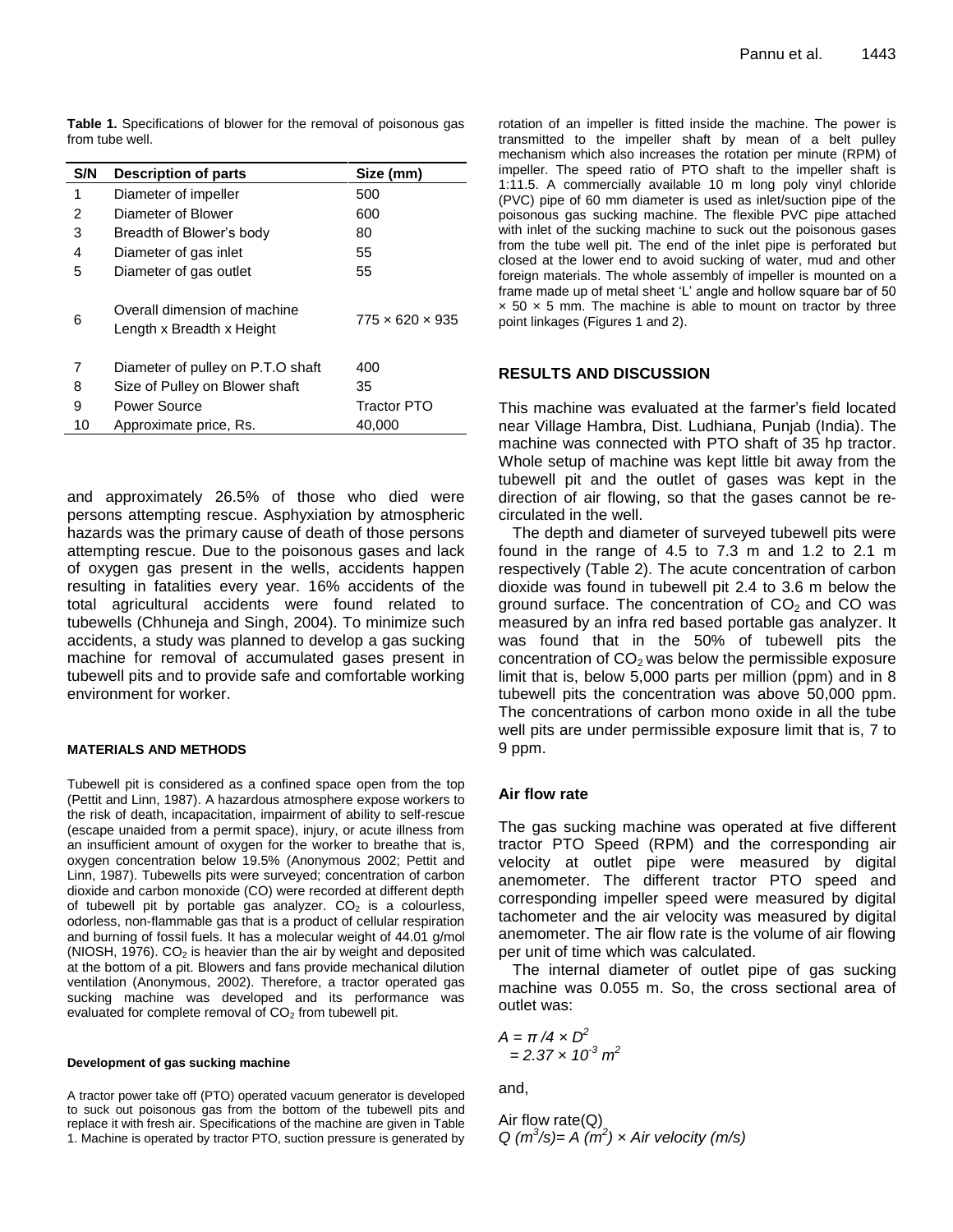

Figure 1. Front and isometric view of gas sucking machine (All dimensions are in mm).



**Figure 2.** Line diagram of working procedure of poisonous gas sucking machine.

**Table 2.** Theoretical time required to replace gases with different dimensions of tubewell pit.

| S/N            | Depth of<br>well (m) | Diameter of<br>well (m) | <b>Volume of tubewell</b><br>pit $(m^3)$ | Air flow rate<br>$(m^3/s)$ | Time required to<br>replace gases (s) |
|----------------|----------------------|-------------------------|------------------------------------------|----------------------------|---------------------------------------|
| <b>Minimum</b> | 4.6                  | 1.2                     | 6.4                                      |                            | 84                                    |
| Maximum        | 7.3                  | 2.1                     | 16.8                                     | 0.0760                     | 221                                   |
| Mean           | 5.7                  | 1.6                     | 11.6                                     |                            | 152                                   |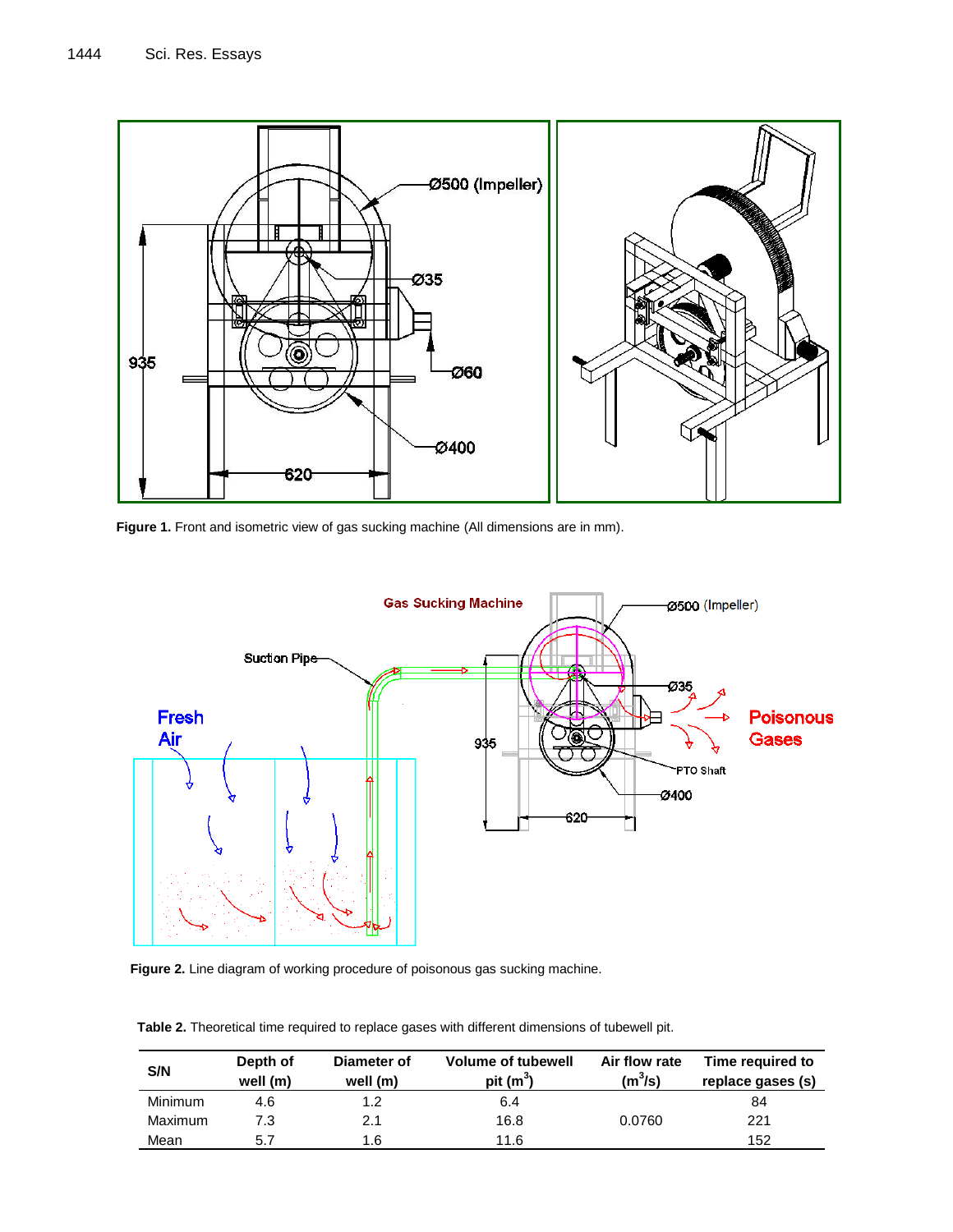

**Figure 3.** Air velocity at different impeller speed as well as tractor PTO speed.

# **Power requirement**

Power requirement to operate the machine was calculated by the formulae (Malcolm, 1993).

Pressure at gas outlet, *p<sup>r</sup> = ρ×u<sup>2</sup>* Power consumption,  $P_o = Q \times p_r$ 

where,

 $p_r$  = pressure at gas outlet (Pa)  $\rho$  = Density of air (kg/m<sup>3</sup>)  $u =$  impeller peripheral velocity (m/s)  $Q = \text{air flow rate } (m^3/s)$ 

Air flow rate increased with increasing impeller speed. The linear trend was found between impeller speed and air flow rate (Figure 3). Air flow rate was found as 64.5 L/s and 92.2 L/s at minimum PTO speed of 284 RPM and rated PTO speed 548 RPM respectively. Power requirement also increased with impeller speed. The exponential trend was found in power consumption and impeller speed. Power required to operate the machine at minimum and rated PTO speed was 495 watt and 2044 watt respectively (Figure 3).

# **Theoretical time required to suck out poisonous gases**

The sucking machine replaces the poisonous gases by diluting concentration of carbon dioxide with fresh air (Figure 2). Time required to suck out poisonous gases is depends upon the volume of gas present in tubewell pit. For complete replacement of poisonous gases, the volume of gases was considered as total volume of tubewell pit. The machine was operated at 4200 RPM (impeller speed) at which the air velocity was 32.4 m/s and the air flow rate was 0.076  $\text{m}^3\text{/s}$ .

The calculated average time required to replace the poisonous gases was 152 s. Minimum and maximum time required to replace these gases was 84 and 221 s respectively.

# **Actual time required to suck out poisonous gases**

The machine works on dilution process, as machine runs the poisonous gases sucked through the suction/inlet pipe and the fresh air enters in the pit (Figure 2). Thus the fresh air dilutes the gases present in the well pit. The volume of well and concentration of  $CO<sub>2</sub>$  was not same for all well pits. Volume of well was found in the range of 6.4 to 16.8  $\text{m}^3$ , whereas,  $\text{CO}_2$  concentration was found in the range of 400 to 70,000 ppm. Therefore the data was collected for maximum volume of well and maximum  $CO<sub>2</sub>$ concentration. The machine was operated at 350 PTO RPM, until the  $CO<sub>2</sub>$  concentration was reached at safe level as present in the fresh air. It is observed that the concentration of  $CO<sub>2</sub>$  was decreased rapidly from 71,450 to 13,890 ppm in face-A, after 100 s of operation. Further moderate reduction in concentration was observed during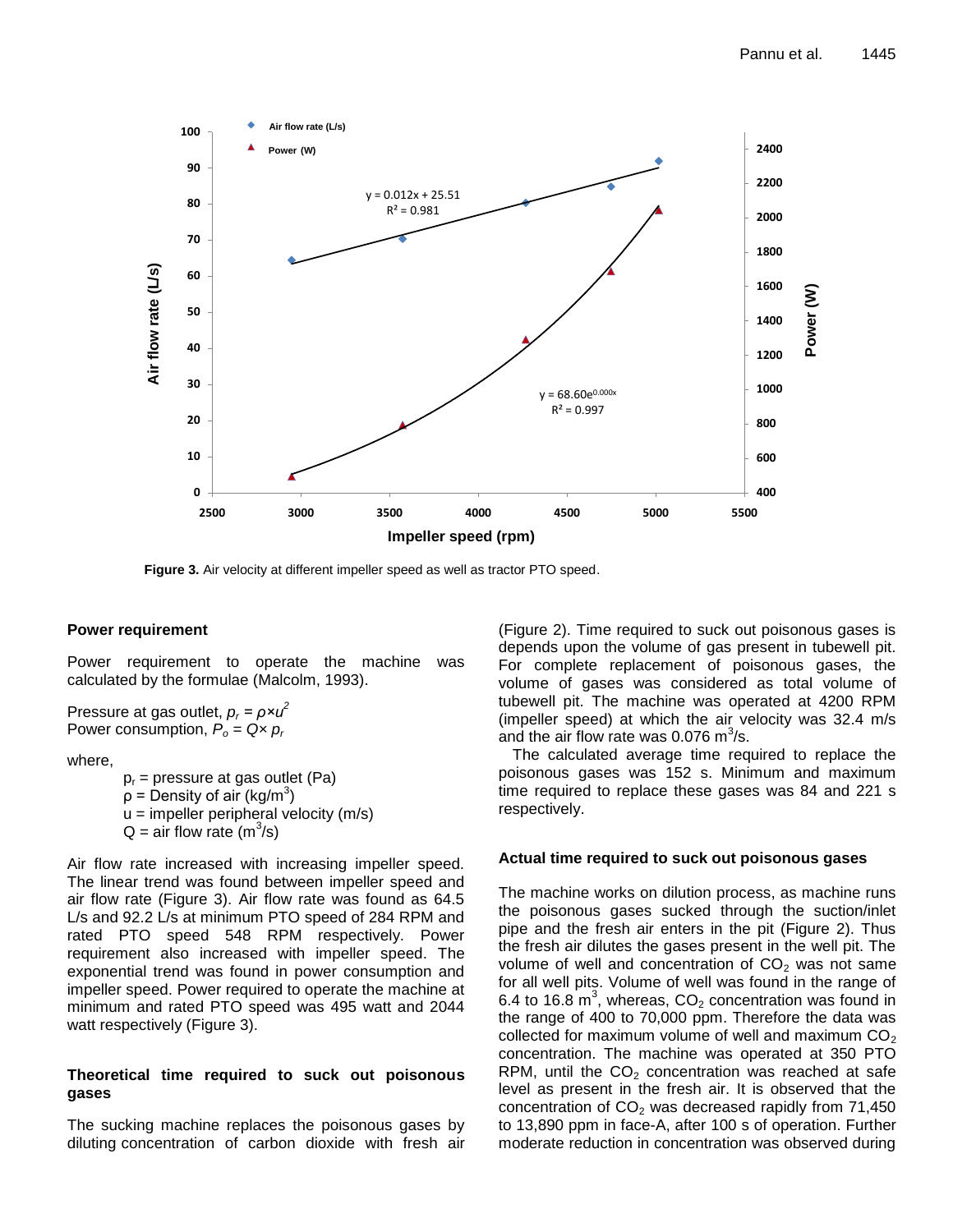

Figure 4. CO<sub>2</sub> concentration versus run time of machine during removal of gases from well pit.



Figure 5. Measument of CO<sub>2</sub> concentration during removal of gases from tubewell pit

next 70 s from 13500 to 620 ppm in face-B (Figure 4). In the last face-C the dilution process of  $CO<sub>2</sub>$  was very slow, after 270 s the reading was reached near to the normal concentration (fresh air 400 ppm).

Acute concentration of  $CO<sub>2</sub>$  was found in the tubewell pits. The  $CO<sub>2</sub>$  was 1.5 times heavier than the air by weight (Anon, 2002); and was deposited in the bottom of the tubewell pit. For effective ventilation, suction pressure was used for removing the heavier gases  $(CO_2, H_2S, etc.)$ 

and blower for removing of lighter gases (CO, CH<sub>4</sub>, etc.) effectively form pit. Therefore decision was made to develop a gas sucking machine for tubewell pits. The developed machine worked satisfactorily; it completely removed  $CO<sub>2</sub>$  from tubewell pit within five minutes. The machine replaces the  $CO<sub>2</sub>$  by dilution with fresh air; therefore theoretical time required to replace the  $CO<sub>2</sub>$ from a tubewell pit was 18% less than the actual time (Figure 5).